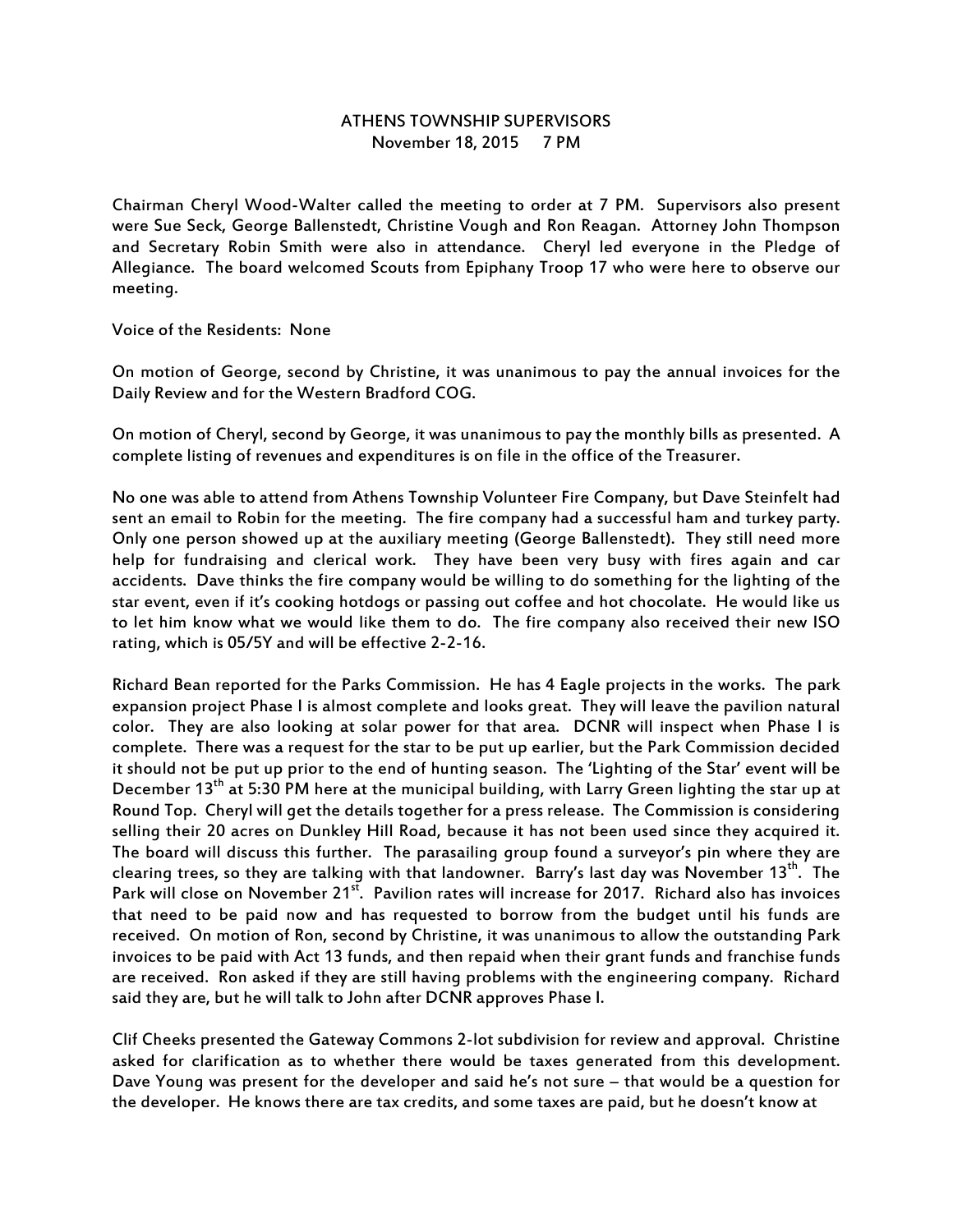Page Two Athens Township Supervisors November 18, 2015

what level they are paid. We can ask that question at the land development review. On motion of Ron, second by George, it was unanimous to grant preliminary and final plan approval to this subdivision, and to sign the sewage module.

Dave Young said 2 waivers were granted at the Conditional Use hearing, but he would like three more waivers to be acted upon tonight. This is something that should be done at the land development review, and we don't have comments back from our review engineer yet. Dave is requesting the following waivers:

- 1) Our ordinance has a higher formula for calculating rainfall data than NOAA's formula. He would like to use the NOAA formula and requests a waiver from the ordinance requirements.
- 2) Our ordinance requires maximum slopes of 3:1 and he requests a waiver from the requirements of our ordinance to 2:1 slopes in 2 areas.
- 3) Our ordinance requires 4' shoulders on the access drive and he would like a waiver to only have 1' shoulders. He said trailer parks don't have to have 4' shoulders so he is requesting this waiver from the ordinance requirements.

Ron asked how they will maintain the 2:1 slopes and Dave said they are very small areas. Ron wants to make sure our engineer is okay with these changes and said this will be taken care of at the land development review. Dave said he would like the waivers taken care of tonight so he won't have to revise his design if they are not granted, as they would like land development approval at our December  $16<sup>th</sup>$  meeting. On motion of Ron, second by Cheryl, it passed to grant all three waiver requests contingent upon our review engineer's comments regarding the stormwater. Christine voted no.

Next was Sayre Health Phase II final land development approval located at 151 Keefer Lane. Most of the deficiencies have been taken care of. Some of the light poles came in damaged, and they will be installed as soon as replacements arrive. There is also some grass planting that will need to be done in the spring. On motion of Ron, second by Sue, it was unanimous to grant final land development approval contingent upon the remaining lights being installed and the grass planted in the spring.

The Macafee 6-lot subdivision was presented by Chris Gilbert. Robin said Ed had reminded her that Lot 6 and Lot 3 needed the rear setbacks corrected. Ron said Lot 3 is correct but Lot 6 will have to be corrected. Discussion was held on the holding tanks. They will need to put in the deeds that those parcels within 150' of the sewer line will need to hook to the public sewer when it becomes available, and pumping agreements will be needed for the holding tanks. John will draft something for that. On motion of Ron, second by Christine, it was unanimous to adopt RESOLUTION 2015-06 to complete the sewage module for this subdivision. On motion of Ron, second by Christine, it was unanimous to grant preliminary and final plan approval to this subdivision, contingent upon the setbacks being corrected for Lot 6, and having the solicitor provide language of inclusion when the deeds are transferred.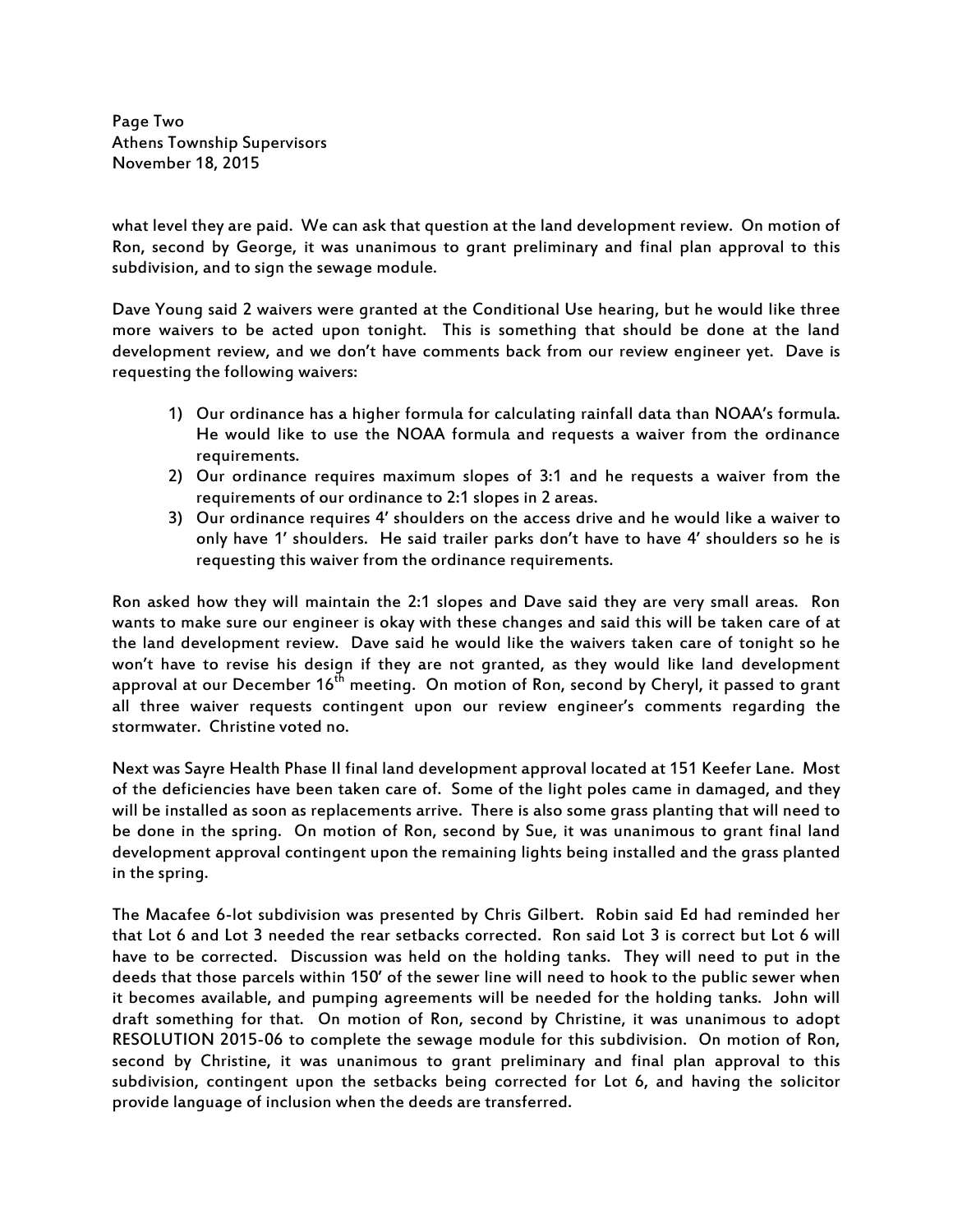Page Three Athens Township Supervisors November 18, 2015

No one was present for Athens Township Authority.

Sue reported for the highway department. The guys are preparing for winter. They have widened Macafee and Murphy Roads, replaced some bad sluices and done some tree removal. George asked how Cole Street is holding up and Sue said very well. Ron asked if she was going to use snowfence this year. Sue said she had inmates lined up to come next week, but now they've decided to just do a couple spots to see how it works. Cheryl and Ron volunteered their land for this. Sue would also like to do the top of Murphy Road and Murray Creek Road by Hiley's.

On motion of Christine, second by George, it was unanimous to allow Larry to purchase a new 4WD police car with funds allocated from the Capitol Reserve fund. He will probably order in December or January.

No action was taken on the dissolution of the NBA because Attorney Jon Foster will be preparing one ad that will include all the parties instead of us each doing our own.

On motion of Christine, second by Cheryl, it was unanimous to advertise the proposed 2016 budget of all funds for adoption at our December 16<sup>th</sup> meeting.

The Christmas luncheon will be held on December 24<sup>th</sup> at noon.

On motion of Cheryl, second by George, it was unanimous to have Robin purchase a 20-year plaque for John Fedorchak.

On motion of Ron, second by Sue, it was unanimous to keep our meeting dates as the last Wednesday of the month, exception being May 18<sup>th</sup>.

On motion of Ron, second by Cheryl, it passed to approve the minutes of October 28<sup>th</sup> and November 10, 2015 as written. George abstained from the November 10th minutes as he was unable to attend.

On motion of George, second by Christine, it was unanimous to accept the monthly reports as presented.

Correspondence/Information was as listed in the meeting agenda.

On motion of Ron, second by Cheryl, it was unanimous to pay Ed's ASFPM membership for 2016.

Cheryl took the Board into executive session at 8:24 PM for pending litigation and personnel. The secretary was excused at this time and the remaining minutes were taken by Ron Reagan. The regular meeting reconvened at 9:27 PM.